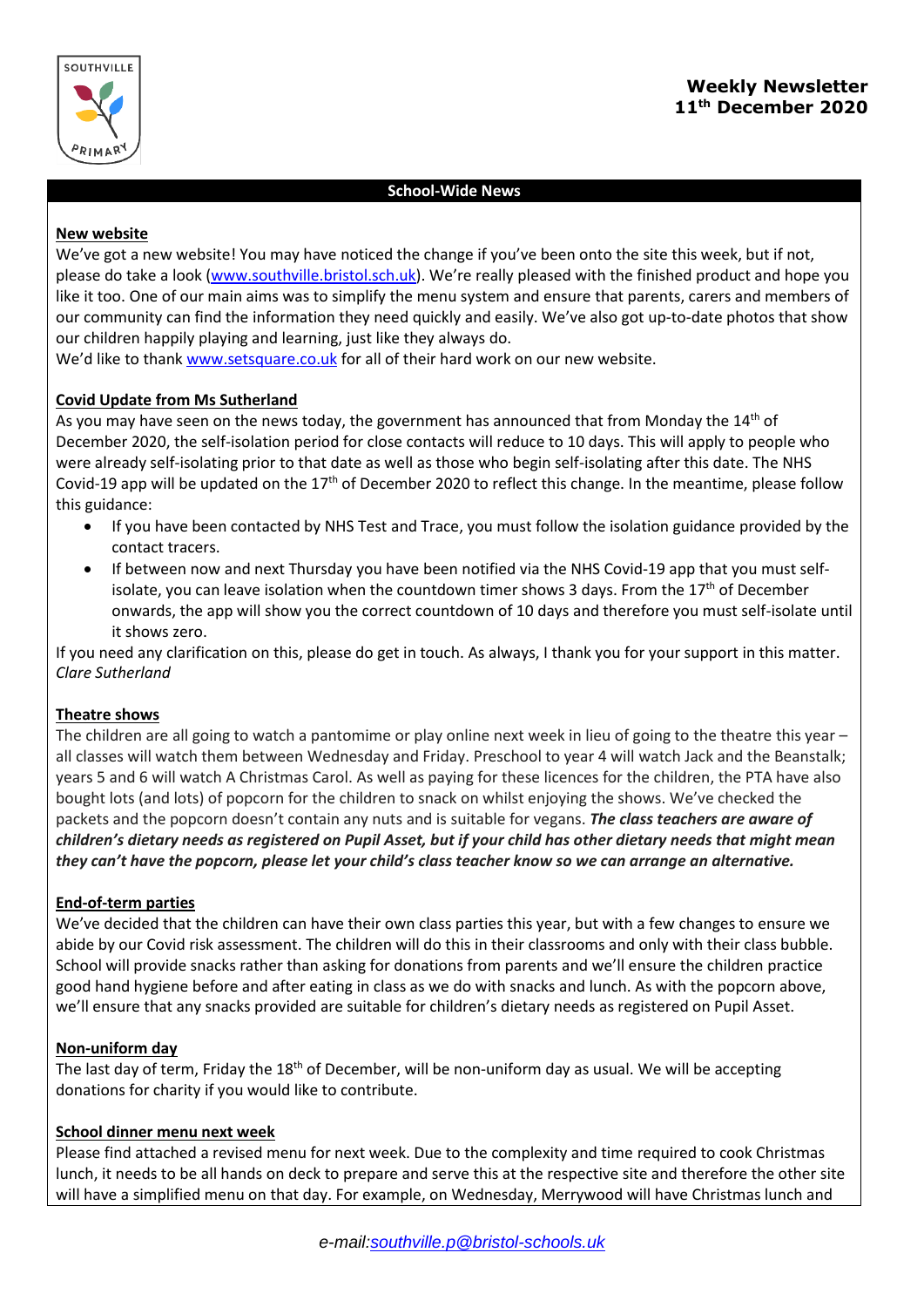

Myrtle will have jacket potatoes; vice versa on Thursday. This allows us to redirect the majority of our kitchen team for these two days.

## **Thank you messages for staff**

We know that at this time of year, lots of you want to send thank you cards and presents to the staff who work with your children. In order to do this safely, there will be a box on the table outside each office between Monday and Wednesday for you to post cards into that we can then quarantine for a short time before distributing to the staff. If you'd like to drop off any presents as well, please put them on the table labelled for the member of staff you'd like us to give it to.

## **National Theatre Online**

The **National Theatre** is offering state schools free access to their online collection. The collection includes 30 high-quality recordings of NT plays. As part of this offering, the school can share login details with parents so that you can watch the plays at home with your children. Not all the plays are suitable for young children, so please check the age ratings on the website. For primary-aged children, we recommend *Peter Pan, Treasure Island, The Winter's Tale and Romeo and Juliet.*

## **The access details are:**

**Login:** <https://www.dramaonlinelibrary.com/custom-browse?docid=nationalTheatreCollection> **Username: HNIOOD**

## **Password: DYGRVZ**

(The 'Log in' button can be found in the top right-hand corner of the landing page. If you copy and paste the details, please be very careful not to include any invisible spaces as these will invalidate the details. If you have any *difficulties, please test in another browser.)*

This online access is for Southville staff, students and families only, so please do not share with anyone else or post the details on social media. Happy theatre watching!

## **Lego Cards**

Paula Mathias is organising the sale of these Lego cards like last year. All proceeds will go to the school Food Bank. For £5, you'll get a book and 100 packs of cards, with 4 cards per pack. If you'd like to buy some, please contact Paula Mathias on [paula.mathias@bristol-schools.uk](mailto:paula.mathias@bristol-schools.uk) or call 07745 954 213.

# **BS3 Community Pass the Parcel scheme**

Please find attached information about this locally organised initiative.



## **Reception News**

Dear parents and carers,

Here is a rough outline of the activities that we will be covering but please note they may be completed on different days in each class. Our focus for this week is the book 'My Two Blankets', a story about moving to a new place and making new friends. We will also be doing a range of Christmas maths and craft activities throughout the week.

The Characteristic of Effective Learning we are focusing on is from the 'Finding and Exploring' strand - 'engaging in open-ended activity'.

*e-mail[:southville.p@bristol-schools.uk](mailto:southville.p@bristol-schools.uk)*